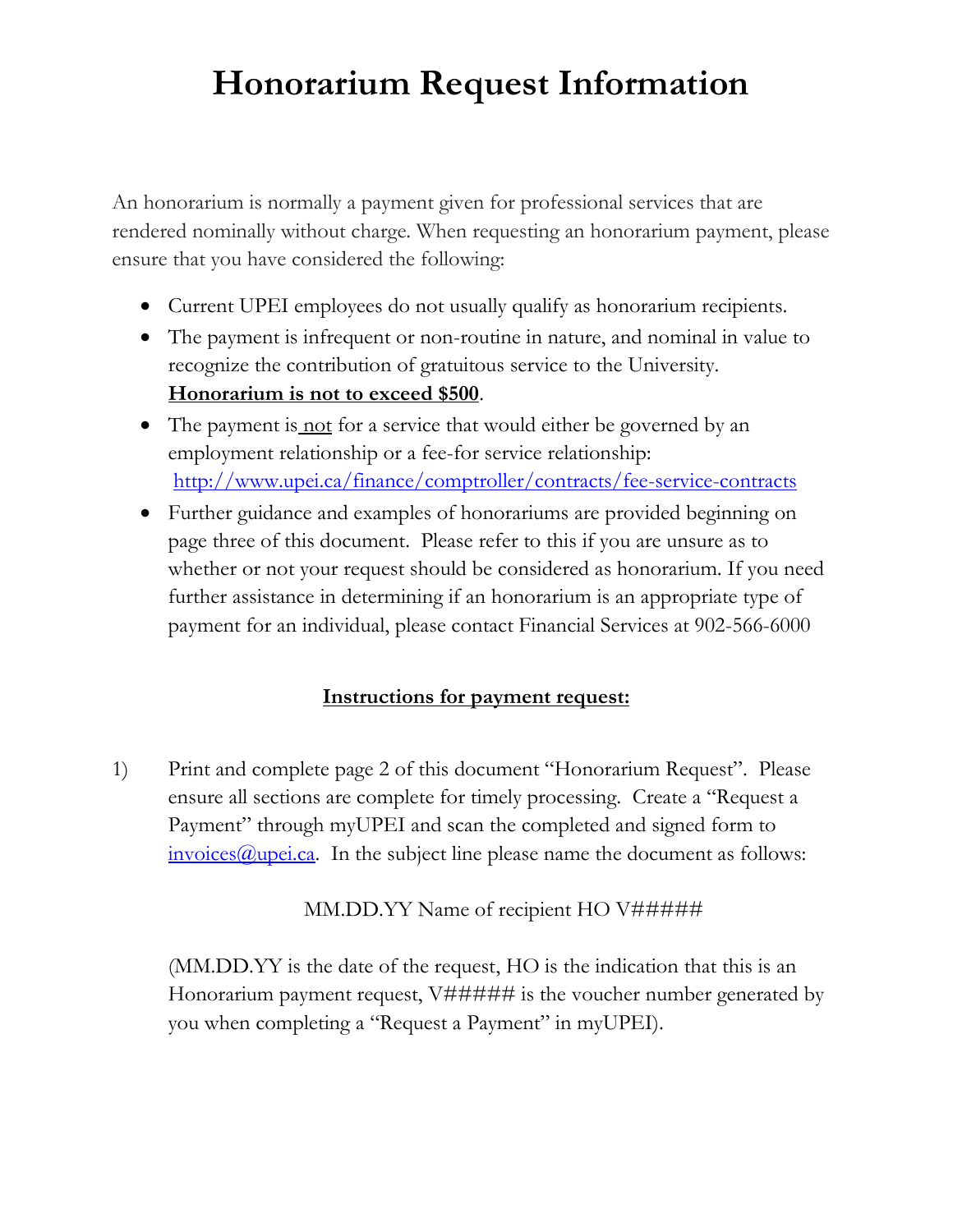## **Honorarium Request**

| Payment to:                                                         |                                                                                                                    |
|---------------------------------------------------------------------|--------------------------------------------------------------------------------------------------------------------|
| Name:                                                               | <u> 1989 - Johann Stoff, amerikansk politiker (d. 1989)</u>                                                        |
|                                                                     |                                                                                                                    |
|                                                                     |                                                                                                                    |
|                                                                     | Social Insurance Number (Canadian citizens only) *Mandatory in order to process payment.                           |
| SIN#<br><u> 1980 - Andrea Britain, amerikan personal (h. 1980).</u> | Date of Birth (MM/DD/YY)                                                                                           |
| SSN                                                                 | Canadians that entered Canada are subject to 15% withholding tax.  Days in Canada ____<br>Date of Birth (MM/DD/YY) |
|                                                                     |                                                                                                                    |
|                                                                     |                                                                                                                    |
|                                                                     | Did UPEI pay other expenses on behalf of this individual?                                                          |
|                                                                     |                                                                                                                    |
|                                                                     |                                                                                                                    |
| <b>Description or Reason for Honorarium:</b>                        | \$CDN Amount:____________________                                                                                  |
|                                                                     |                                                                                                                    |
|                                                                     |                                                                                                                    |
|                                                                     |                                                                                                                    |
|                                                                     |                                                                                                                    |
|                                                                     | Approval: Your signature indicates approval as to the appropriateness and reasonableness of the                    |
|                                                                     | amount being paid as honorarium (please see Honorarium Guidelines below).                                          |
|                                                                     |                                                                                                                    |
|                                                                     |                                                                                                                    |

*C1A 4P3 (902)566-6000.*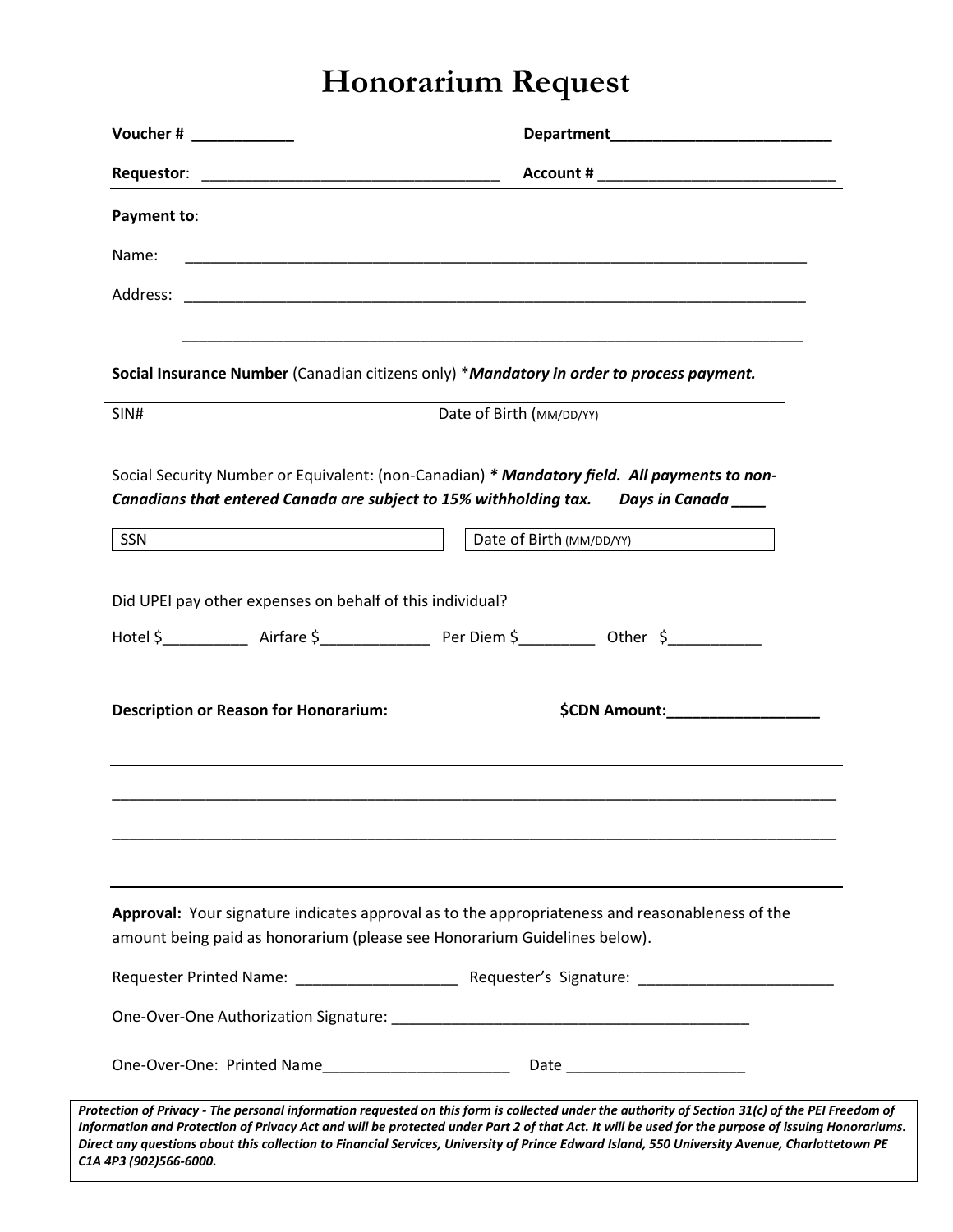## **Honorarium Guidelines**

#### **What is an honorarium?**

From the perspective of the Canada Revenue Agency (CRA), payments for services made to an individual are either employment income or business income. The CRA does however support the notion of small payments that are not subject to the usual tax rules. The criteria for these payments include:

- They are nominal \$500 or less in a calendar year;
- They are made to an individual for voluntary services for which fees are not legally or traditionally required;
- They are not reflective of the value of the work done;
- They are made on a one-time or non-routine basis to an individual as a "thank you".

#### **When is an honorarium appropriate?**

Keeping the above criteria in mind, examples where an honorarium payment would be acceptable include:

- Payment as a "thank you" or gesture of goodwill and appreciation, to a non-professional;
	- **guest speaker or lecturer**
	- external party for a special classroom lecture or short series of such lectures
	- individual for conducting a seminar or workshop
	- guest speaker at an educational event or other similar function
	- guest speaker participating at outreach events
- Payment to a volunteer for assistance for set-up or supporting activities at special events.

#### **When is an honorarium not appropriate?**

An honorarium must not be based upon an agreed to amount between the individual providing services and the University representative seeking services. If payment is agreed upon, this constitutes a contractual arrangement as an independent contractor (business) relationship exists.

An honorarium is not appropriate if the University is obtaining the services of a professional speaker or consultant who performs the requested service for a living. These individuals would be considered self-employed and should receive a fee for service or consulting payment.

#### **Are honorariums subject to tax deductions?**

*Payments to UPEI employees would not qualify as honorarium unless the payment relates to an area completely outside the realm of that employees role as a UPEI employee.*

Honorarium payments to non-employees:

- Residents of Canada: An honorarium paid to a resident of Canada who is not an employee of the University is not subject to tax deductions; however, this does not mean that the recipient does not have to pay taxes on the amount received. The individual will be issued a T4A for the payment, and when they file their tax return for the year, any taxes owing on the amount paid will be assessed by the CRA.
- Non-residents of Canada: Where the service was performed in Canada, honorariums paid to non-residents of Canada are subject to a flat rate income tax deduction and are reported on a T4A-NR. If the service was performed outside of Canada, there is no tax deduction or reporting requirements.